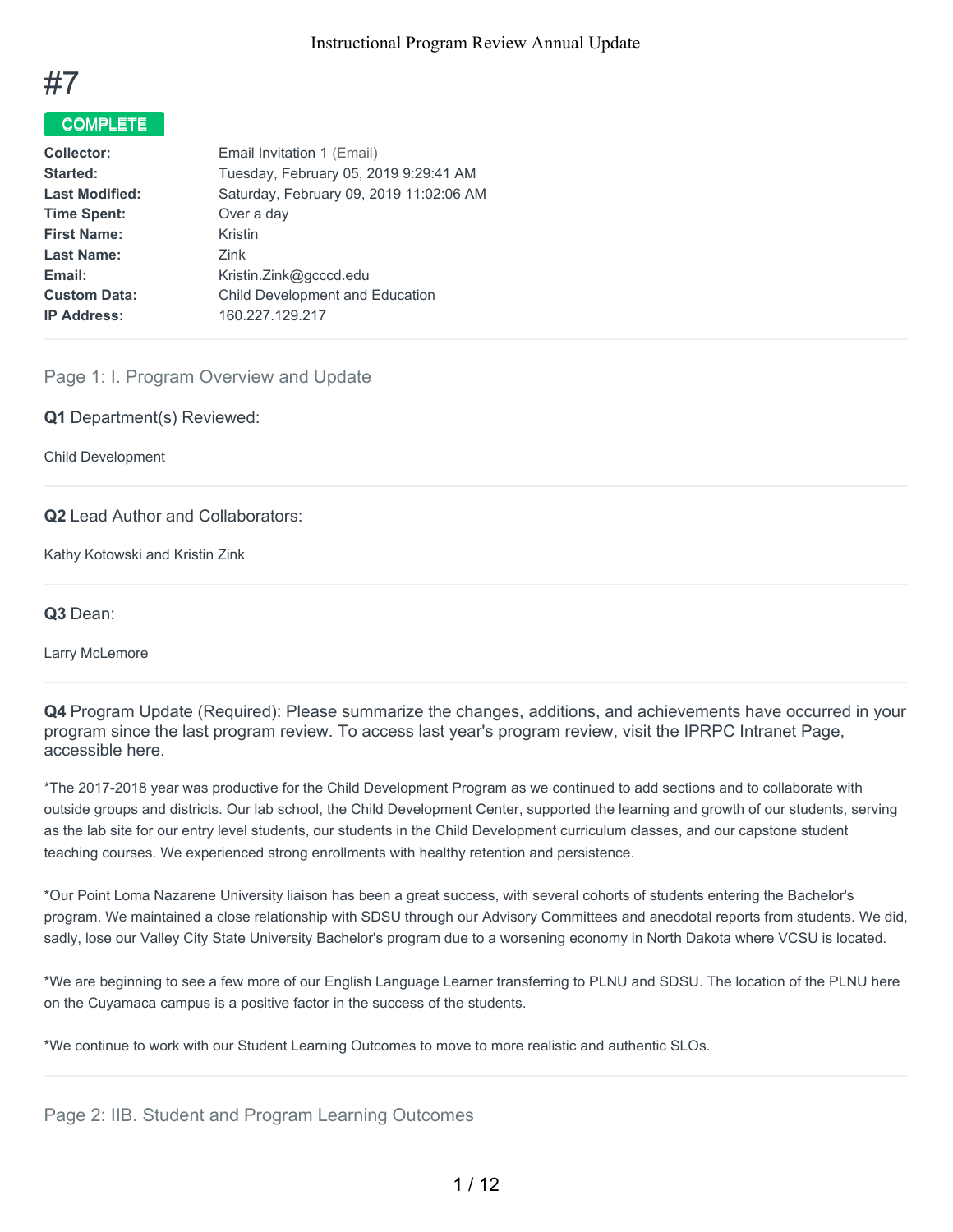**No**

**Q5** Do you have an assessment plan on file with SLOAC? If you have not already done so, you can submit your program's assessment plan to SLO Coordinator, Tania Jabour, at tania.jabour@gcccd.edu.

**Q6** Please provide an analysis of your student learning outcomes (SLO) findings and what changes, if any, were made as a result.

We have an assessment plan and we recently revised the plan so that we will now assess SLOs by class rather than individual SLOs. We will be filing this report with SLOAC.

| Q7 Review your PLOs. Are the listed PLOs an accurate<br>reflection of the program's current learning objectives? | <b>Yes</b> |
|------------------------------------------------------------------------------------------------------------------|------------|
| Q8 Are the PLOs mapped onto the course SLOs?                                                                     | Yes.       |

#### **Q9** Discuss your assessment plan for the PLOs.

Students who complete the capstone classes with a C or better have successfully met the PLOs. In our previous comprehensive program review, we indicated that we will be revising our PLOs. They have been revised and will be submitted to the Curriculum Committee for approval.

### Page 3: IIB. Student Achievement

**Q10** How has the program's success rate changed over the past year?

Our success rate continues to be high.There has been no significant change.

**Q11** The College has set a 2024 goal of reaching a 77% course success rate (students passing with a grade of A, B, C, or P out of those enrolled at census) for the College as a whole. Consider how your will program help the College reach its long-term goal of increasing the course success rate to 77%. This is intended to provide a goal for improvement only; programs will not be penalized for not meeting the goal. What is your program's one-year goal for success rate across all courses in the program?

Our success rate in Child Development is already high, with 77% and above in just about every area. What we would like to see is more of our students completing a degree and/or transferring to a 4-year institution.

**Q12** Which specific groups (by gender and ethnicity) have success rates lower than that of the program overall?

The number of male students, already a highly underrepresented area in Child Development and Early Childhood Education and Care, appears to be declining.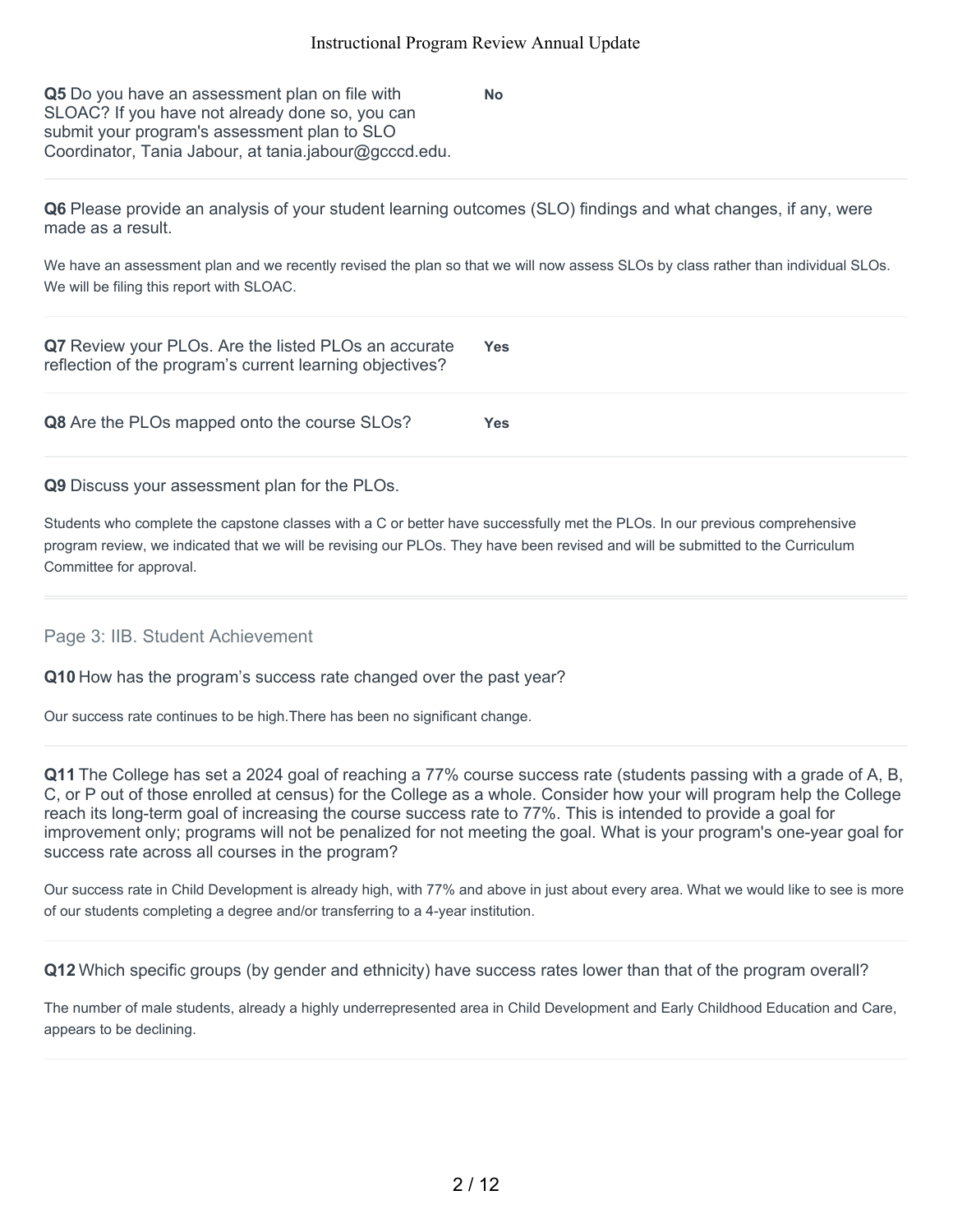**Q13** What program (or institutional) factors may be contributing to these lower rates of success for these groups of students?

The reasons are systemic and national. Males do not enter the Child Development field, historically a low paying career, for economic reasons, and also due to societal expectations, our profession is perceived as a "female occupation".

**Q14** What specific steps will the program take to address these equity gaps in the 2019/20 academic year?

We continue to recruit through marketing tools, such as brochures and individual outreach, to potential male students. When male students indicate an interest in early childhood education as a career, we try to link the student with an already successful male teacher, director, or college instructor for support and ideas. We also try to mentor the student with additional support and encouragement.

**Q15** How do these activities align with the goals set forth in your last comprehensive program review?

These activities are compatible with our previous comprehensive program review.

**Q19** If there are differences in success rates for distance education (online) versus in person sections, what will the program do to address these disparities?

The success rates are very close, with some courses slightly more successful in an online format and others in the face to face format. The differences are not significant enough to warrant changes. We are focusing on best practices to increase student learning in both formats.

| Page 6: IV. Previous Goals: Update (If Applicable) |  |  |  |  |  |  |
|----------------------------------------------------|--|--|--|--|--|--|
|----------------------------------------------------|--|--|--|--|--|--|

| Q20 Would you like to provide an update for your | No |
|--------------------------------------------------|----|
| previous program review goal(s)?                 |    |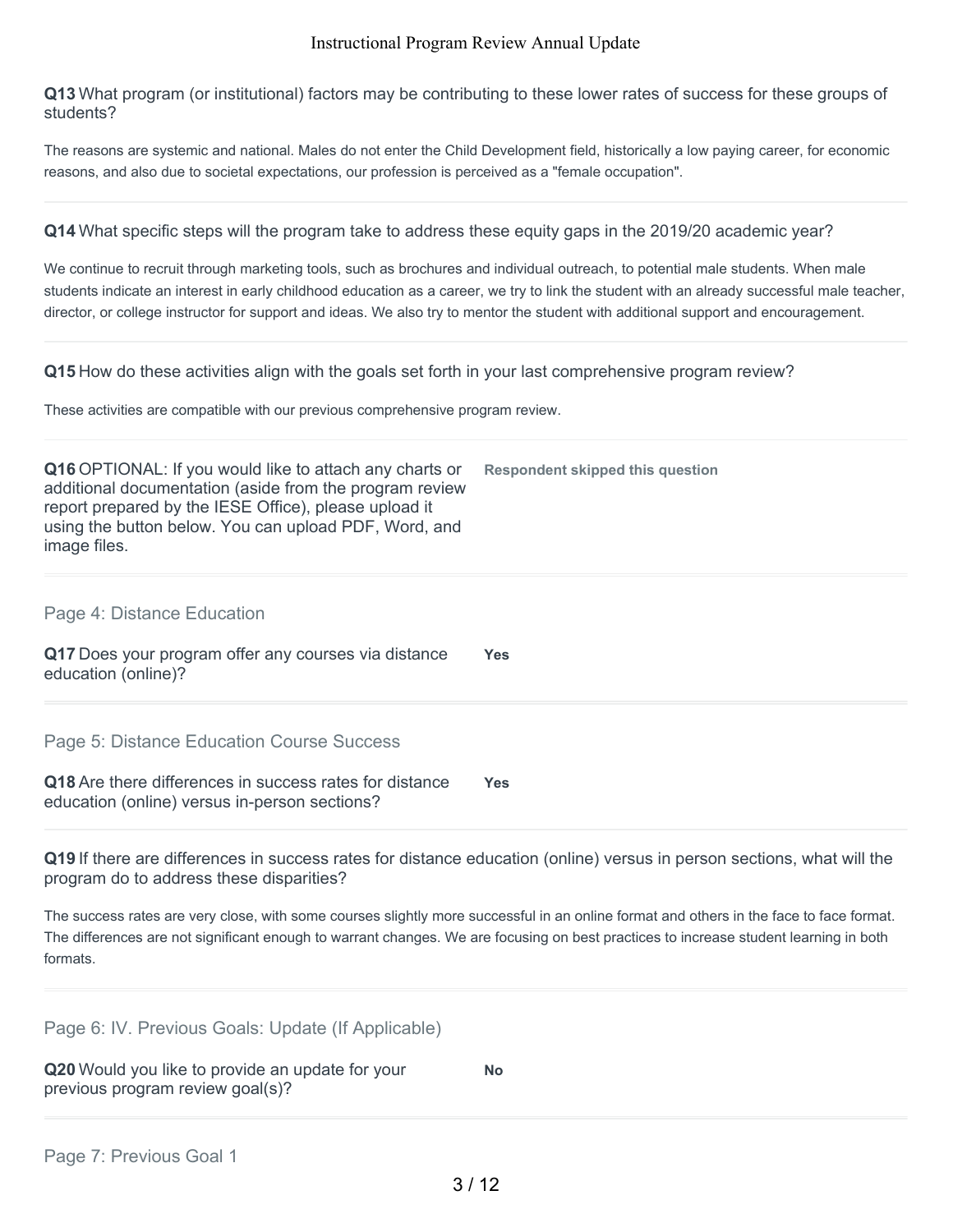| <b>Q21 Previous Goal 1:</b>                                                                | <b>Respondent skipped this question</b> |
|--------------------------------------------------------------------------------------------|-----------------------------------------|
| Q22 Link to College Strategic Goal(s):                                                     | <b>Respondent skipped this question</b> |
| Q23 Goal Status                                                                            | <b>Respondent skipped this question</b> |
| Q24 How was the goal evaluated? If the goal is "in<br>progress," how will it be evaluated? | <b>Respondent skipped this question</b> |
| Q25 Please provide the rationale for this goal:                                            | <b>Respondent skipped this question</b> |
| Q26 Please provide the goal action steps for the year<br>(previously "Activities"):        | <b>Respondent skipped this question</b> |
| Q27 Do you have another goal to update?                                                    | <b>Respondent skipped this question</b> |
| Page 8: Previous Goal 2                                                                    |                                         |
| Q28 Previous Goal 2:                                                                       | <b>Respondent skipped this question</b> |
| Q29 Link to College Strategic Goal(s):                                                     | <b>Respondent skipped this question</b> |
| Q30 Goal Status                                                                            | <b>Respondent skipped this question</b> |
| Q31 How was the goal evaluated? If the goal is "in<br>progress," how will it be evaluated? | <b>Respondent skipped this question</b> |
| Q32 Please provide the rationale for this goal:                                            | <b>Respondent skipped this question</b> |
| Q33 Please provide the goal action steps for the year<br>(previously "Activities"):        | <b>Respondent skipped this question</b> |
| Q34 Do you have another goal to update?                                                    | <b>Respondent skipped this question</b> |
| Page 9: Previous Goal 3                                                                    |                                         |
| Q35 Previous Goal 3:                                                                       | <b>Respondent skipped this question</b> |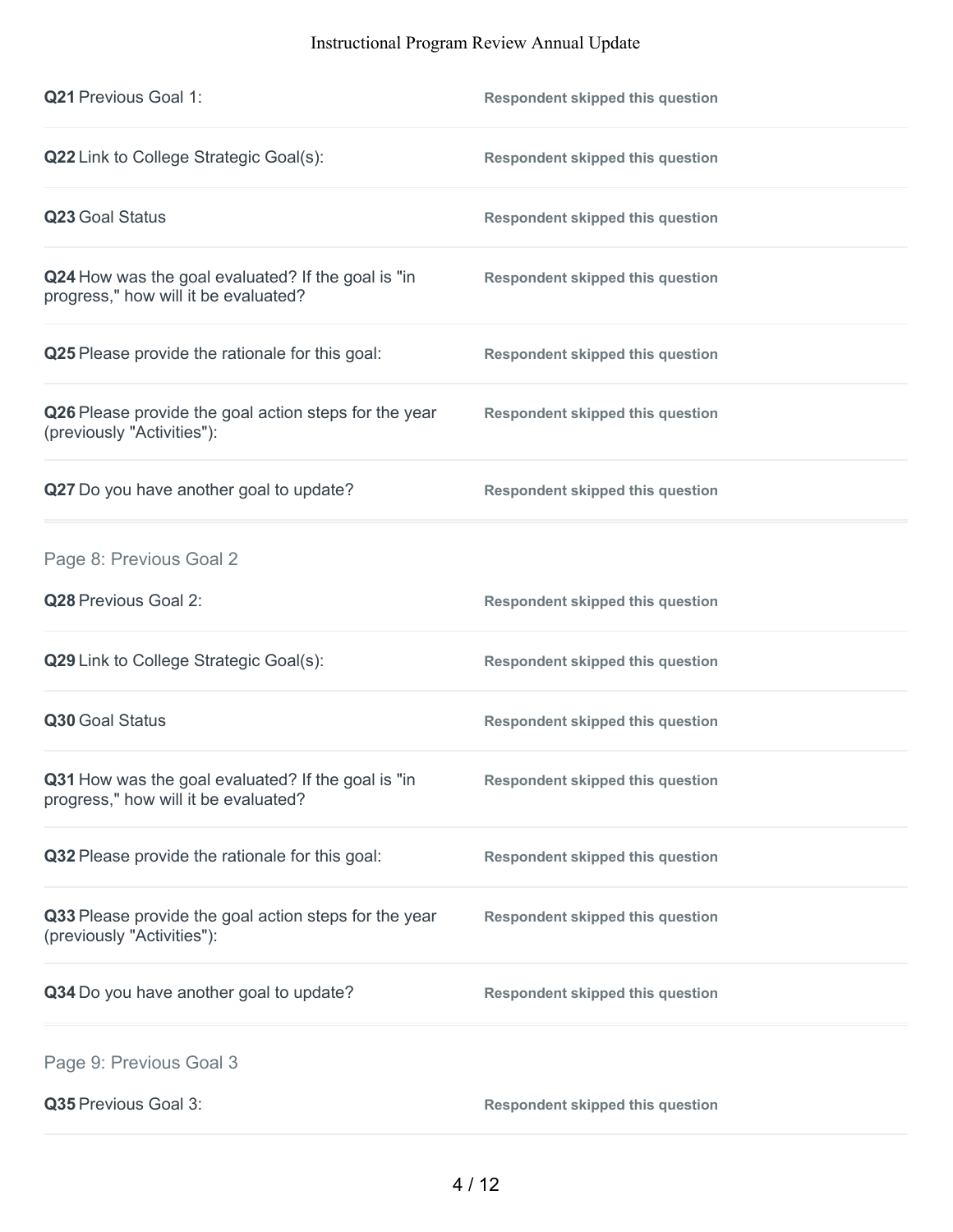| Q36 Link to College Strategic Goal(s):                                                     | <b>Respondent skipped this question</b> |
|--------------------------------------------------------------------------------------------|-----------------------------------------|
| Q37 Goal Status                                                                            | <b>Respondent skipped this question</b> |
| Q38 How was the goal evaluated? If the goal is "in<br>progress," how will it be evaluated? | <b>Respondent skipped this question</b> |
| Q39 Please provide the rationale for this goal:                                            | <b>Respondent skipped this question</b> |
| Q40 Please provide the goal action steps for the year<br>(previously "Activities"):        | <b>Respondent skipped this question</b> |
| Q41 Do you have another goal to update?                                                    | <b>Respondent skipped this question</b> |
| Page 10: Previous Goal 4                                                                   |                                         |
| <b>Q42 Previous Goal 4:</b>                                                                | <b>Respondent skipped this question</b> |
| Q43 Link to College Strategic Goal(s):                                                     | <b>Respondent skipped this question</b> |
| <b>Q44 Goal Status</b>                                                                     | <b>Respondent skipped this question</b> |
| Q45 How was the goal evaluated? If the goal is "in<br>progress," how will it be evaluated? | <b>Respondent skipped this question</b> |
| Q46 Please provide the rationale for this goal:                                            | <b>Respondent skipped this question</b> |
| Q47 Please provide the goal action steps for the year<br>(previously "Activities"):        | <b>Respondent skipped this question</b> |
| Page 11: V. New Goals (If Applicable)                                                      |                                         |
| Q48 Would you like to propose any new goal(s)?                                             | <b>No</b>                               |
| Page 12: New Goal 1                                                                        |                                         |
| Q49 New Goal 1:                                                                            | <b>Respondent skipped this question</b> |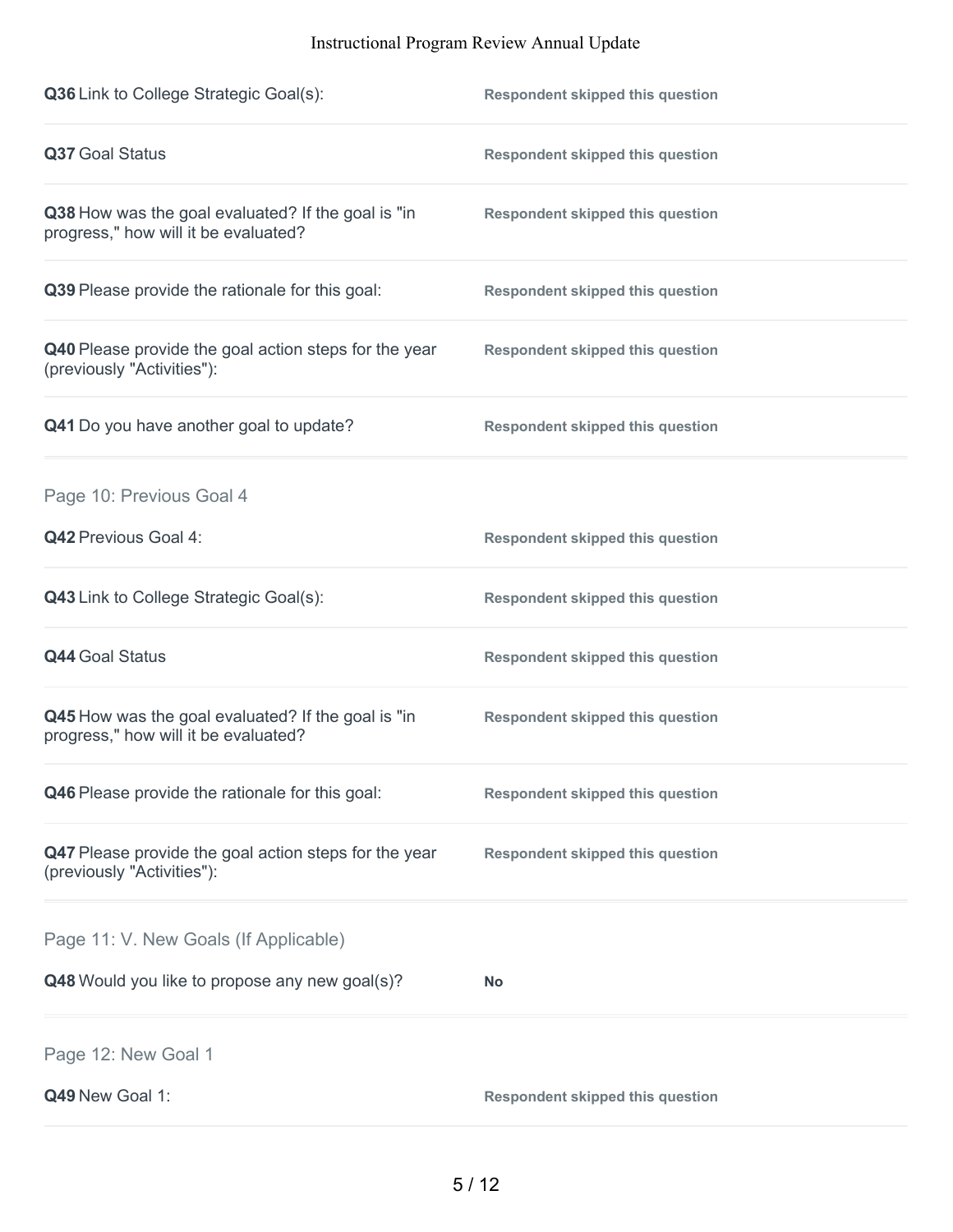| <b>Q50</b> Link to College Strategic Goal(s):                                       | <b>Respondent skipped this question</b> |
|-------------------------------------------------------------------------------------|-----------------------------------------|
| Q51 Please provide the rationale for this goal:                                     | <b>Respondent skipped this question</b> |
| Q52 Please provide the goal action steps for the year<br>(previously "Activities"): | <b>Respondent skipped this question</b> |
| Q53 How will the goal be evaluated?                                                 | <b>Respondent skipped this question</b> |
| Q54 Do you have another new goal?                                                   | <b>Respondent skipped this question</b> |
| Page 13: New Goal 2                                                                 |                                         |
| Q55 New Goal 2:                                                                     | <b>Respondent skipped this question</b> |
| Q56 Link to College Strategic Goal(s):                                              | <b>Respondent skipped this question</b> |
| Q57 Please provide the rationale for this goal:                                     | <b>Respondent skipped this question</b> |
| Q58 Please provide the goal action steps for the year<br>(previously "Activities"): | <b>Respondent skipped this question</b> |
| Q59 How will the goal be evaluated?                                                 | <b>Respondent skipped this question</b> |
| Q60 Do you have another new goal?                                                   | <b>Respondent skipped this question</b> |
| Page 14: New Goal 3                                                                 |                                         |
| Q61 New Goal 3:                                                                     | <b>Respondent skipped this question</b> |
| Q62 Link to College Strategic Goal(s):                                              | <b>Respondent skipped this question</b> |
| Q63 Please provide the rationale for this goal:                                     | <b>Respondent skipped this question</b> |
| Q64 Please provide the goal action steps for the year<br>(previously "Activities"): | <b>Respondent skipped this question</b> |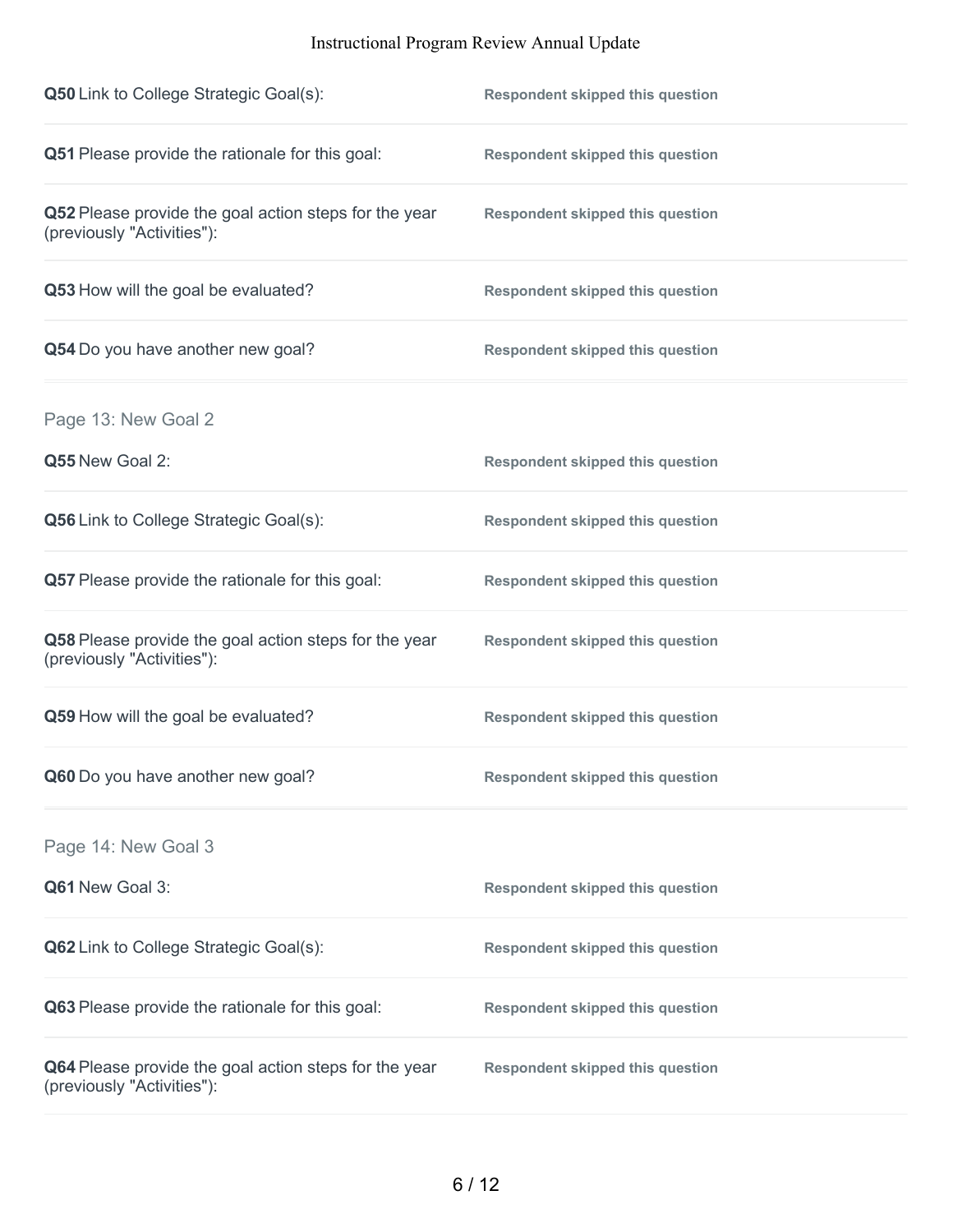| Q65 How will the goal be evaluated?                                                                                                                                                                                                                                                                                                                                          | <b>Respondent skipped this question</b> |
|------------------------------------------------------------------------------------------------------------------------------------------------------------------------------------------------------------------------------------------------------------------------------------------------------------------------------------------------------------------------------|-----------------------------------------|
| Q66 Do you have another new goal?                                                                                                                                                                                                                                                                                                                                            | <b>Respondent skipped this question</b> |
| Page 15: New Goal 4                                                                                                                                                                                                                                                                                                                                                          |                                         |
| Q67 New Goal 4:                                                                                                                                                                                                                                                                                                                                                              | <b>Respondent skipped this question</b> |
| Q68 Link to College Strategic Goal(s):                                                                                                                                                                                                                                                                                                                                       | <b>Respondent skipped this question</b> |
| Q69 Please provide the rationale for this goal:                                                                                                                                                                                                                                                                                                                              | <b>Respondent skipped this question</b> |
| Q70 Please provide the goal action steps for the year<br>(previously "Activities"):                                                                                                                                                                                                                                                                                          | <b>Respondent skipped this question</b> |
| Q71 How will the goal be evaluated?                                                                                                                                                                                                                                                                                                                                          | <b>Respondent skipped this question</b> |
| Page 16: VI. Resources Needed to Fully Achieve Goal(s)                                                                                                                                                                                                                                                                                                                       |                                         |
| Q72 Is the program requesting resources this year to<br>achieve this goal?                                                                                                                                                                                                                                                                                                   | No                                      |
| Page 17: V. Faculty Resource Needs                                                                                                                                                                                                                                                                                                                                           |                                         |
| Q73 Are you requesting one or more faculty positions to<br>achieve this goal?                                                                                                                                                                                                                                                                                                | <b>Respondent skipped this question</b> |
| Page 18: Faculty Position Request(s)                                                                                                                                                                                                                                                                                                                                         |                                         |
| Q74 Please remember to complete the Faculty Position<br>Request Form (accessible here, under Staffing Request<br>Information) for this position that you are requesting and<br>upload it using the button below. The Faculty Position<br>Request Form (In Word) can be located here (under<br>Staffing Request Information). Brief Description of the<br>Position Requested: | <b>Respondent skipped this question</b> |
| Q75 Faculty Position Request 1 - Related Program<br>Goal(s):                                                                                                                                                                                                                                                                                                                 | <b>Respondent skipped this question</b> |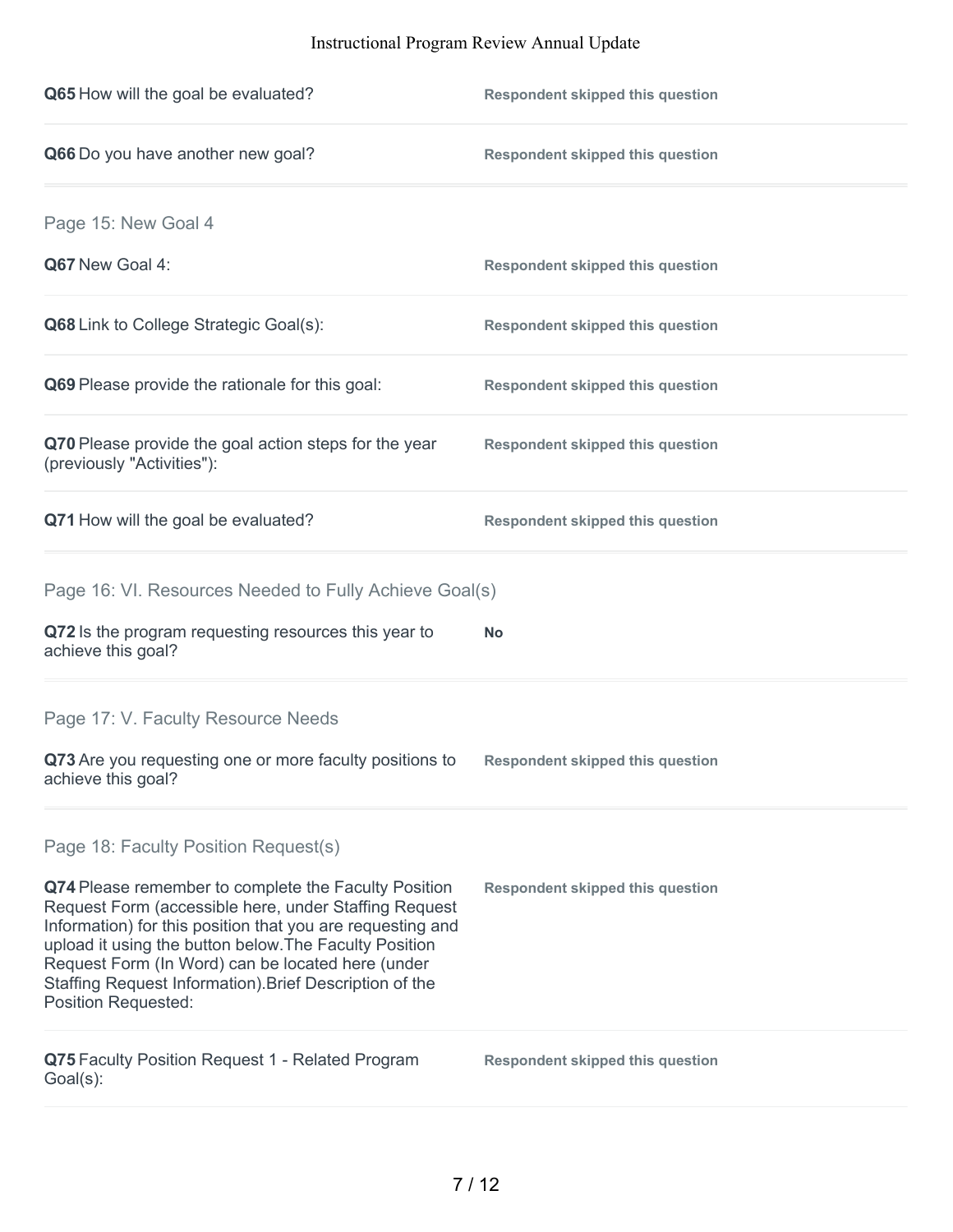| Q76 Faculty Position Request Upload 1: Please upload<br>the completed faculty request form for the above position<br>using the button below. You can access the Word<br>version of the Faculty Position Request Form<br>here (under Staffing Request Information).                                                                                                                                                             | <b>Respondent skipped this question</b> |
|--------------------------------------------------------------------------------------------------------------------------------------------------------------------------------------------------------------------------------------------------------------------------------------------------------------------------------------------------------------------------------------------------------------------------------|-----------------------------------------|
| Q77 Faculty Position Request 2 (if applicable): Please<br>remember to complete the Faculty Position Request<br>Form (accessible here, under Staffing Request<br>Information) for this position that you are requesting and<br>upload it using the button below. The Faculty Position<br>Request Form (In Word) can be located here (under<br>Staffing Request Information). Brief Description of<br><b>Position Requested:</b> | <b>Respondent skipped this question</b> |
| Q78 Faculty Position Request 2 - Related Program<br>Goal(s):                                                                                                                                                                                                                                                                                                                                                                   | <b>Respondent skipped this question</b> |
| Q79 Faculty Position Request Upload 2: Please upload<br>the completed faculty request form for the above position<br>using the button below. You can access the Word<br>version of the Faculty Position Request Form here.                                                                                                                                                                                                     | <b>Respondent skipped this question</b> |
|                                                                                                                                                                                                                                                                                                                                                                                                                                |                                         |
| Page 19: VI. Classified Staff Resource Needs                                                                                                                                                                                                                                                                                                                                                                                   |                                         |
| Q80 Are you requesting one or more classified positions<br>to achieve this goal?                                                                                                                                                                                                                                                                                                                                               | <b>Respondent skipped this question</b> |
| Page 20: Classified Staff Position Request(s)<br>Q81 Classified Staff Position Request 1: Please<br>remember to complete the Classified Staff Position<br>Request Form (accessible here, under Staffing Request<br>Information) for this position you are<br>requesting. Brief Description of Position Requested:                                                                                                              | <b>Respondent skipped this question</b> |
| Q82 Classified Staff Position 1 Related Program Goal(s):                                                                                                                                                                                                                                                                                                                                                                       | <b>Respondent skipped this question</b> |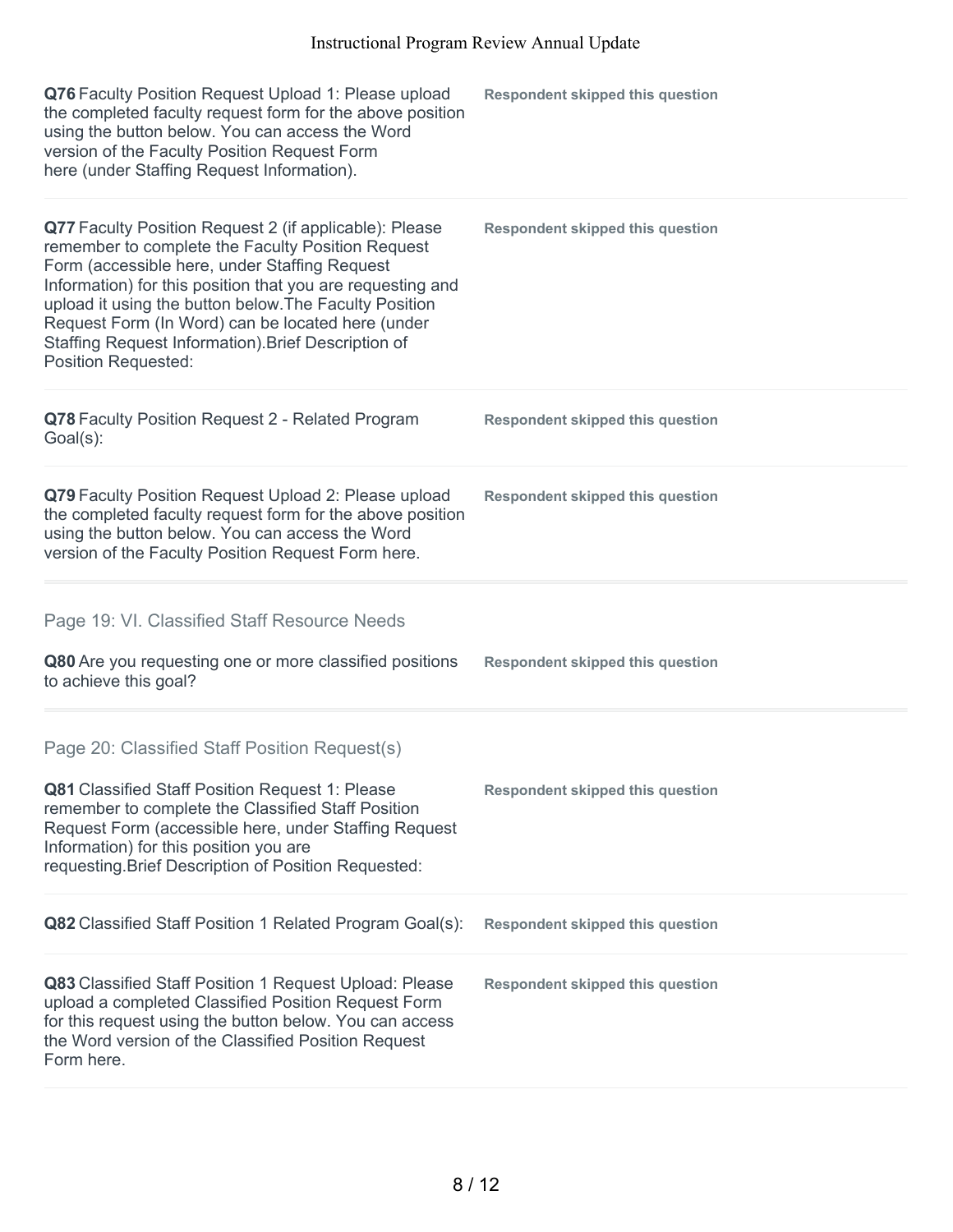| Q84 *** OPTIONAL*** Please use the button below to<br>upload the position classification description (obtained<br>from HR).                                                                                                                                                               | <b>Respondent skipped this question</b> |
|-------------------------------------------------------------------------------------------------------------------------------------------------------------------------------------------------------------------------------------------------------------------------------------------|-----------------------------------------|
| Q85 Classified Staff Position Request 2: Please<br>remember to complete the Classified Staff Position<br>Request Form (accessible here, under Staffing Request<br>Information) for each position you are requesting. Brief<br>Description of Position Requested:                          | <b>Respondent skipped this question</b> |
| Q86 Classified Staff Position 2 Related Program Goal(s):                                                                                                                                                                                                                                  | <b>Respondent skipped this question</b> |
| <b>Q87</b> Classified Staff Position Request 2 Upload: Please<br>upload a completed Classified Position Request Form<br>for this request using the button below. You can access<br>the Word version of the Classified Position Request<br>Form here (under Staffing Request Information). | <b>Respondent skipped this question</b> |
| Q88 *** OPTIONAL*** Please use the button below to<br>upload the position classification description (obtained<br>from HR).                                                                                                                                                               | <b>Respondent skipped this question</b> |
| Page 21: VII. Technology Resource Needs                                                                                                                                                                                                                                                   |                                         |
| Q89 Are you requesting technology resources to achieve<br>this goal?                                                                                                                                                                                                                      | <b>Respondent skipped this question</b> |
| Page 22: Technology Request(s)<br>Q90 Technology Request 1: Please remember to<br>complete a Technology Request Form for each request<br>you are submitting. You can access the online<br>Technology Request Form here: Technology Request<br>Form                                        | <b>Respondent skipped this question</b> |
| Q91 Technology Request 2: Please remember to<br>complete a Technology Request Form for each request<br>you are submitting. You can access the online<br>Technology Request Form here: Technology Request<br>Form                                                                          | <b>Respondent skipped this question</b> |
|                                                                                                                                                                                                                                                                                           |                                         |

Page 23: VIII. Perkins and Strong Workforce Resource Needs

**Q92** Are you requesting Perkins and/or Strong Workforce resources to achieve this goal?

**Respondent skipped this question**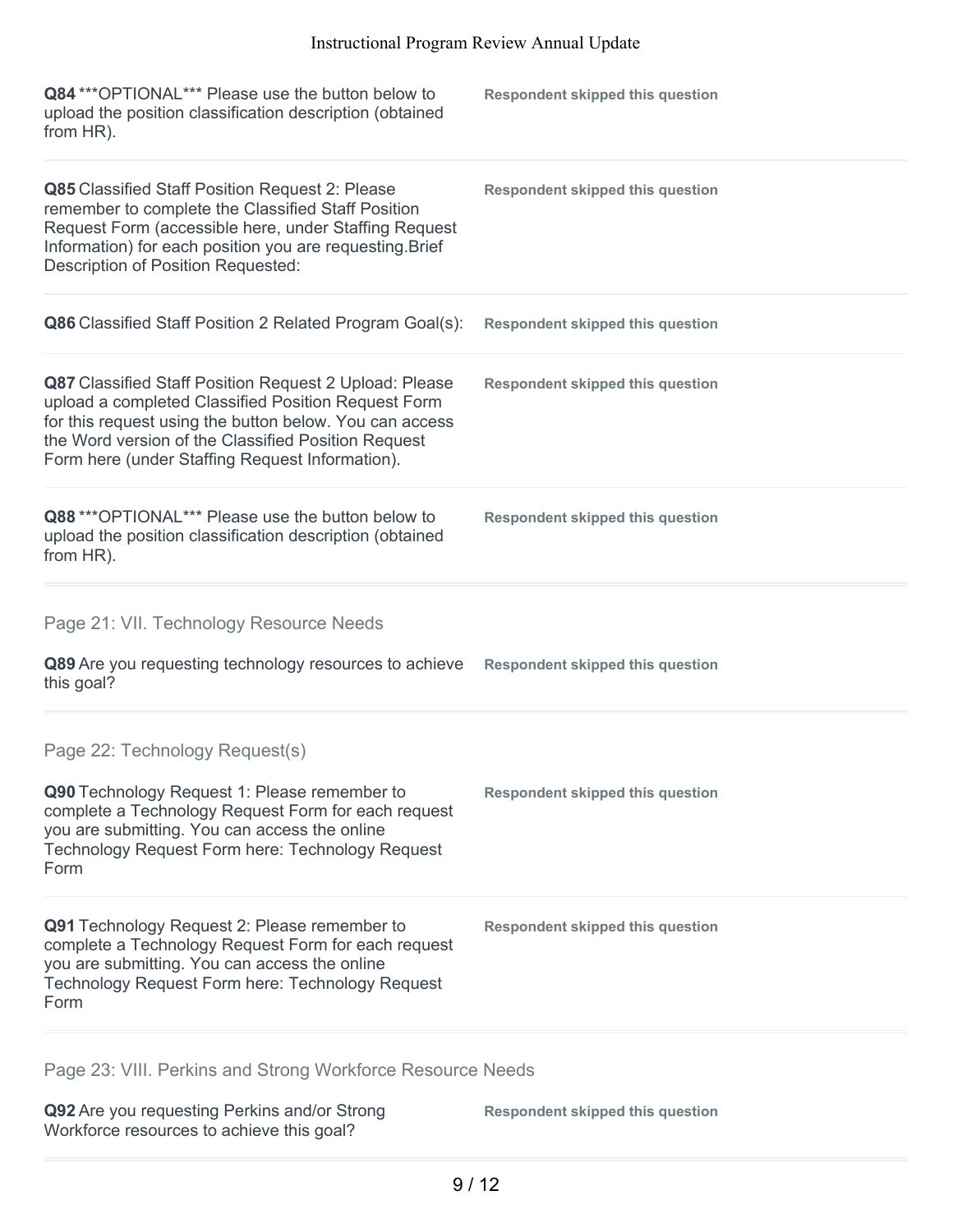| Page 24: Perkins Request and Strong Workforce                                                                                                                                          |                                         |
|----------------------------------------------------------------------------------------------------------------------------------------------------------------------------------------|-----------------------------------------|
| Q93 Perkins Request and Strong Workforce 1: Please<br>remember to complete the Perkins Request Form and<br>submit it via the annual Perkins/Strong Workforce<br>request process/cycle. | <b>Respondent skipped this question</b> |
| Q94 Perkins Request and Strong Workforce 2: Please<br>remember to complete the Perkins Request Form and<br>submit it via the annual Perkins/Strong Workforce<br>request process/cycle. | <b>Respondent skipped this question</b> |
| Page 25: IX. Supplies/Equipment Resource Needs<br>Q95 Are you requesting supplies and/or equipment                                                                                     | <b>Respondent skipped this question</b> |
| resources to achieve this goal?                                                                                                                                                        |                                         |
| Page 26: Supplies/Equipment Request(s)                                                                                                                                                 |                                         |
| Q96 Supplies/Equipment Request 1: In the boxes below<br>please provide information on your request.<br>Supplies/Equipment requests will be considered on a<br>one-time funding basis.  | <b>Respondent skipped this question</b> |
| Q97 Supplies/Equipment Documentation 1: Please<br>upload any supplies/equipment quotes or additional<br>documentation for this request.                                                | <b>Respondent skipped this question</b> |
| Q98 Supplies/Equipment Request 2: In the boxes below<br>please provide information on your request.<br>Supplies/Equipment requests will be considered on a<br>one-time funding basis.  | <b>Respondent skipped this question</b> |
| Q99 Supplies/Equipment Documentation 2 : Please<br>upload any supplies/equipment quotes or additional<br>documentation for this request.                                               | <b>Respondent skipped this question</b> |
| Page 27: X. Facilities Resource Needs                                                                                                                                                  |                                         |
| Q100 Are you requesting facilities resources to achieve<br>this goal?                                                                                                                  | <b>Respondent skipped this question</b> |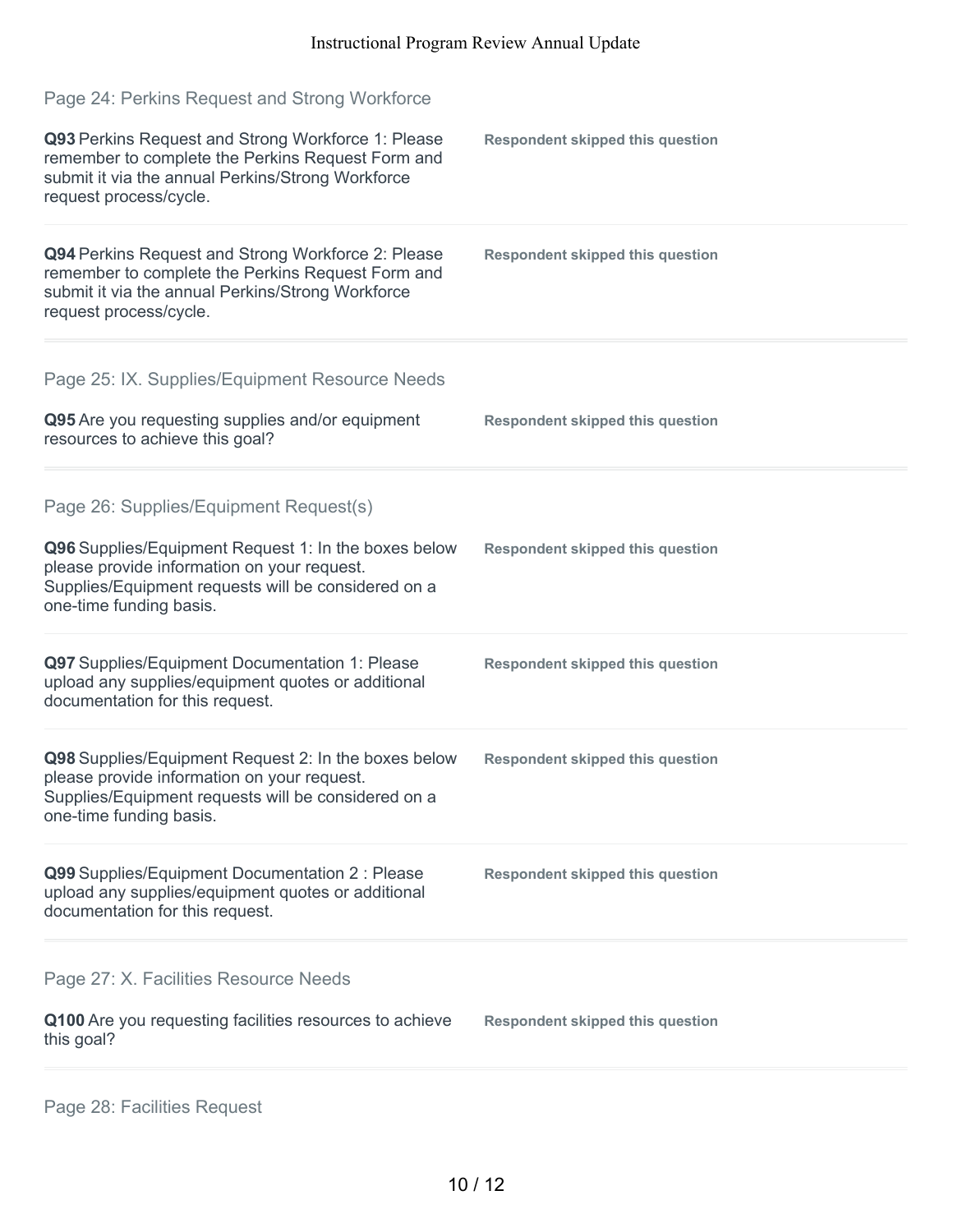| Q101 Facilities Request 1: Please provide the<br>information below and remember to complete a Facilities<br>Request Form accessible here: Facilities Request Form                      | <b>Respondent skipped this question</b> |
|----------------------------------------------------------------------------------------------------------------------------------------------------------------------------------------|-----------------------------------------|
| Q102 Facilities Request 2: Please provide the<br>information below and remember to complete a Facilities<br>Request Form, accessible here: Facilities Request Form                     | <b>Respondent skipped this question</b> |
| Page 29: XI. Professional Development Resource Needs                                                                                                                                   |                                         |
| Q103 Are you requesting professional development<br>resources to achieve this goal?                                                                                                    | <b>Respondent skipped this question</b> |
| Page 30: Professional Development Request                                                                                                                                              |                                         |
| Q104 Professional Development Request 1: Please<br>provide the information identified below and follow the<br>process for requesting professional development funds,<br>outlined here. | <b>Respondent skipped this question</b> |
| Q105 Professional Development Request 2: Please<br>provide the information identified below and follow the<br>process for requesting professional development funds,<br>outlined here. | <b>Respondent skipped this question</b> |
| Page 31: XII. Other Resource Needs                                                                                                                                                     |                                         |
| Q106 Are you requesting any other resources to achieve<br>this goal?                                                                                                                   | <b>Respondent skipped this question</b> |
| Page 32: Other Resource Requests                                                                                                                                                       |                                         |
| Q107 Other Resource Requests 1: Other resource<br>requests will be considered on a one-time funding basis.<br>Please fill in the information below.                                    | <b>Respondent skipped this question</b> |
| Q108 Other Resource Requests 2: Other resource<br>requests will be considered on a one-time funding basis.<br>Please fill in the information below.                                    | <b>Respondent skipped this question</b> |